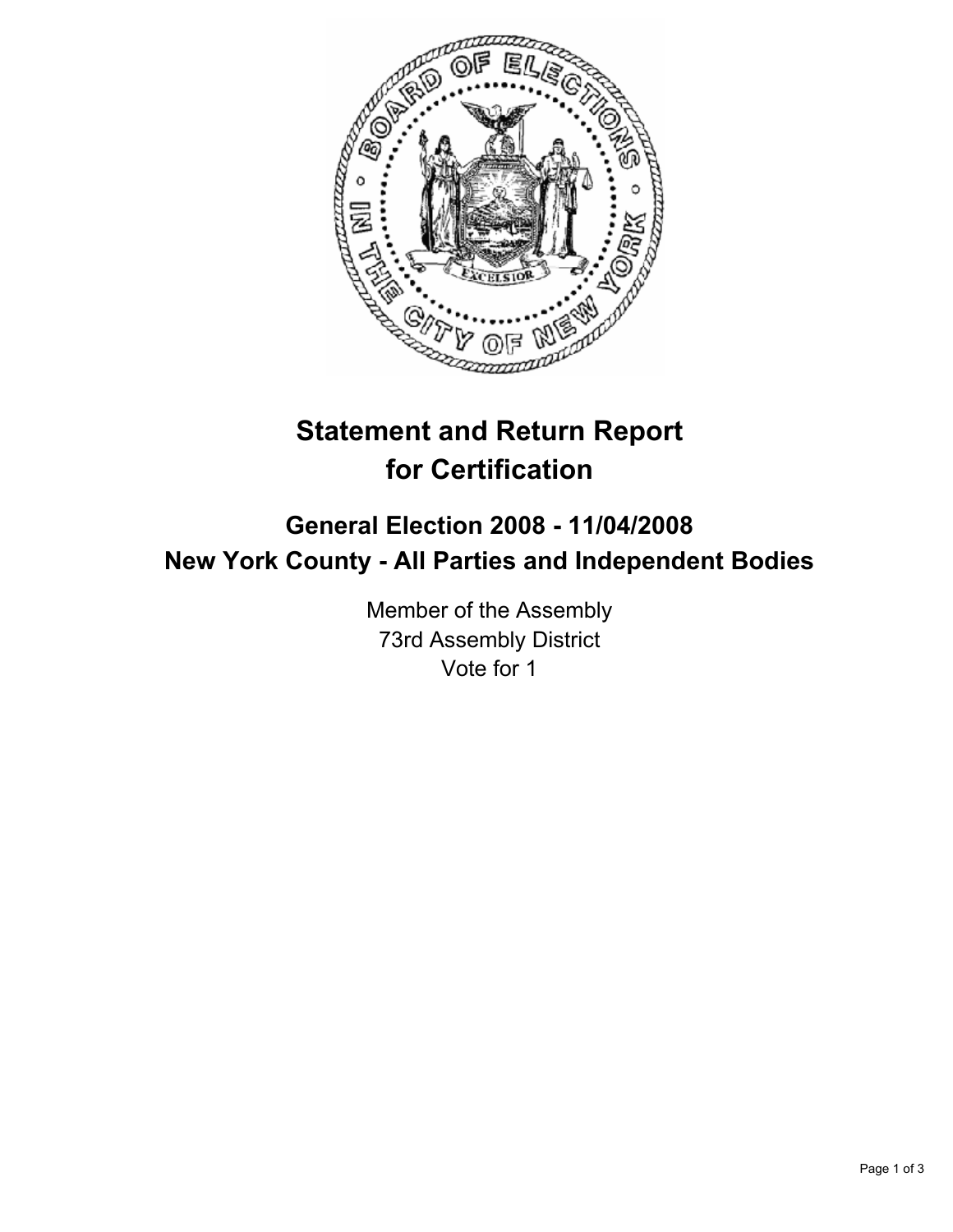

### **Assembly District 73**

| <b>PUBLIC COUNTER</b>              | 55,306 |
|------------------------------------|--------|
| <b>EMERGENCY</b>                   | 781    |
|                                    |        |
| ABSENTEE/MILITARY                  | 3,461  |
| <b>AFFIDAVIT</b>                   | 2,432  |
| <b>Total Ballots</b>               | 63,895 |
| JONATHAN L BING (DEMOCRATIC)       | 36,755 |
| DAVID B CASAVIS (REPUBLICAN)       | 13,377 |
| JONATHAN L BING (WORKING FAMILIES) | 873    |
| BING (WRITE-IN)                    |        |
| JEREMY MOTZ (WRITE-IN)             |        |
| MARK HERSCHBERG (WRITE-IN)         |        |
| MARK SLENDER (WRITE-IN)            |        |
| POPEYE (WRITE-IN)                  |        |
| <b>Total Votes</b>                 | 51,010 |
| Unrecorded                         | 12,885 |